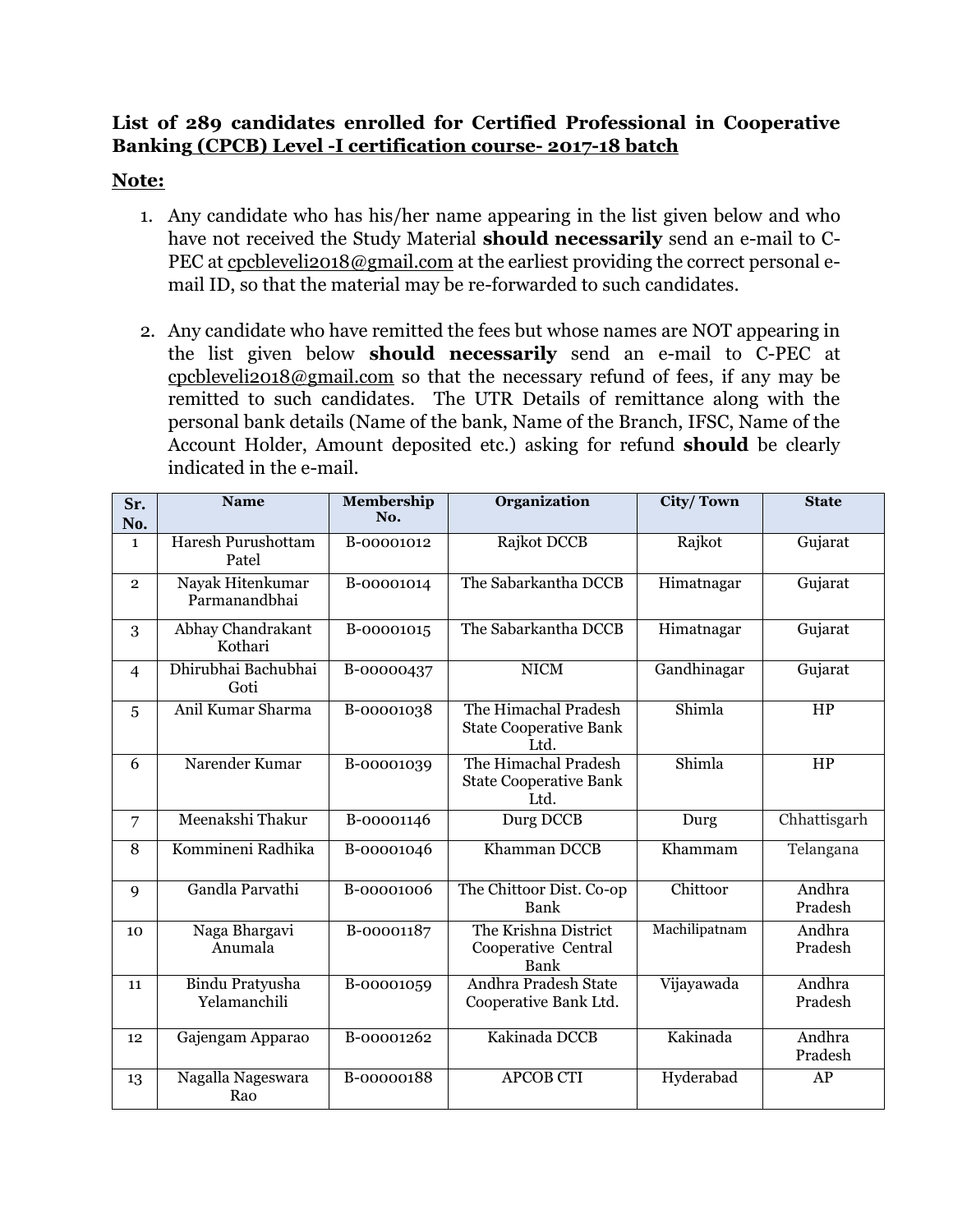| 14 | Geetha Bharathi<br>Yaddanapudi        | B-00001138 | The Krishna District<br>Cooperative Central<br>Bank        | Machilipatnam              | Andhra<br>Pradesh |
|----|---------------------------------------|------------|------------------------------------------------------------|----------------------------|-------------------|
| 15 | Medisetti Sambha<br>Siva Rao          | B-00001129 | The Krishna District<br>Cooperative Central<br>Bank        | Vijayawada                 | Andhra<br>Pradesh |
| 16 | Avanigadda S Rama<br>Raju             | B-00001160 | The Krishna District<br>Cooperative Central<br>Bank        | Machilipatnam              | Andhra<br>Pradesh |
| 17 | Mouleswara Rao<br>Mekala              | B-00001141 | The Krishna District<br>Cooperative Central<br>Bank        | Kanchikacherla             | Andhra<br>Pradesh |
| 18 | Vasavi Kumari<br>Thandra              | B-00001142 | The Krishna District<br>Cooperative Central<br>Bank        | Machilipatnam              | Andhra<br>Pradesh |
| 19 | Samala Veera Venkata<br>Nageswararao  | B-00001144 | The Krishna District<br>Cooperative Central<br>Bank        | Vijayawada                 | Andhra<br>Pradesh |
| 20 | Avinash Undrasi                       | B-00001145 | The Krishna District<br>Cooperative Central<br>Bank        | Vijayawada                 | Andhra<br>Pradesh |
| 21 | <b>Suresh Ravilla</b>                 | B-00001143 | The Krishna District<br>Cooperative Central<br>Bank        | Vijayawada                 | Andhra<br>Pradesh |
| 22 | Kshatriya Jamuna Bai                  | B-00001163 | Andhra Pradesh State<br>Cooperative Bank Ltd.              | Vijayawada                 | Andhra<br>Pradesh |
| 23 | Nannapaneni Ranga<br>Babu             | B-00001161 | The Krishna District<br>Cooperative Central<br>Bank        | Machilipatnam              | Andhra<br>Pradesh |
| 24 | Bellamkonda<br>Varalakshmi            | B-00001191 | The Krishna District<br>Cooperative Central<br>Bank        | Vijayawada                 | Andhra<br>Pradesh |
| 25 | Nukarapu<br>Srinivasarao              | B-00001192 | The Krishna District<br>Cooperative Central<br>Bank        | Vijayawada                 | Andhra<br>Pradesh |
| 26 | Boyana Veera Venkata<br>Prameela Rani | B-00001188 | The Krishna District<br>Cooperative Central<br>Bank        | Vijayawada                 | Andhra<br>Pradesh |
| 27 | Yarlagadda Preethi                    | B-00001186 | The Krishna District<br>Cooperative Central<br><b>Bank</b> | Vijayawada                 | Andhra<br>Pradesh |
| 28 | Yerramaneni<br>Nagaveni               | B-00001185 | The Krishna District<br>Cooperative Central<br>Bank        | Vijayawada                 | Andhra<br>Pradesh |
| 29 | Pendyala Surya<br>Prakasam            | B-00001164 | Kakinada DCCB                                              | Kakinada, East<br>Godavari | Andhra<br>Pradesh |
| 30 | Konduru Ramesh                        | B-00001174 | The Krishna District<br>Cooperative Central<br>Bank        | Machilipatnam              | Andhra<br>Pradesh |
| 31 | Sowmya Musunuru                       | B-00001173 | The Krishna District<br>Cooperative Central<br>Bank        | Machilipatnam              | Andhra<br>Pradesh |
| 32 | Pogiri Sudha Rani                     | B-00001175 | The Krishna District<br>Cooperative Central<br>Bank        | Machilipatnam              | Andhra<br>Pradesh |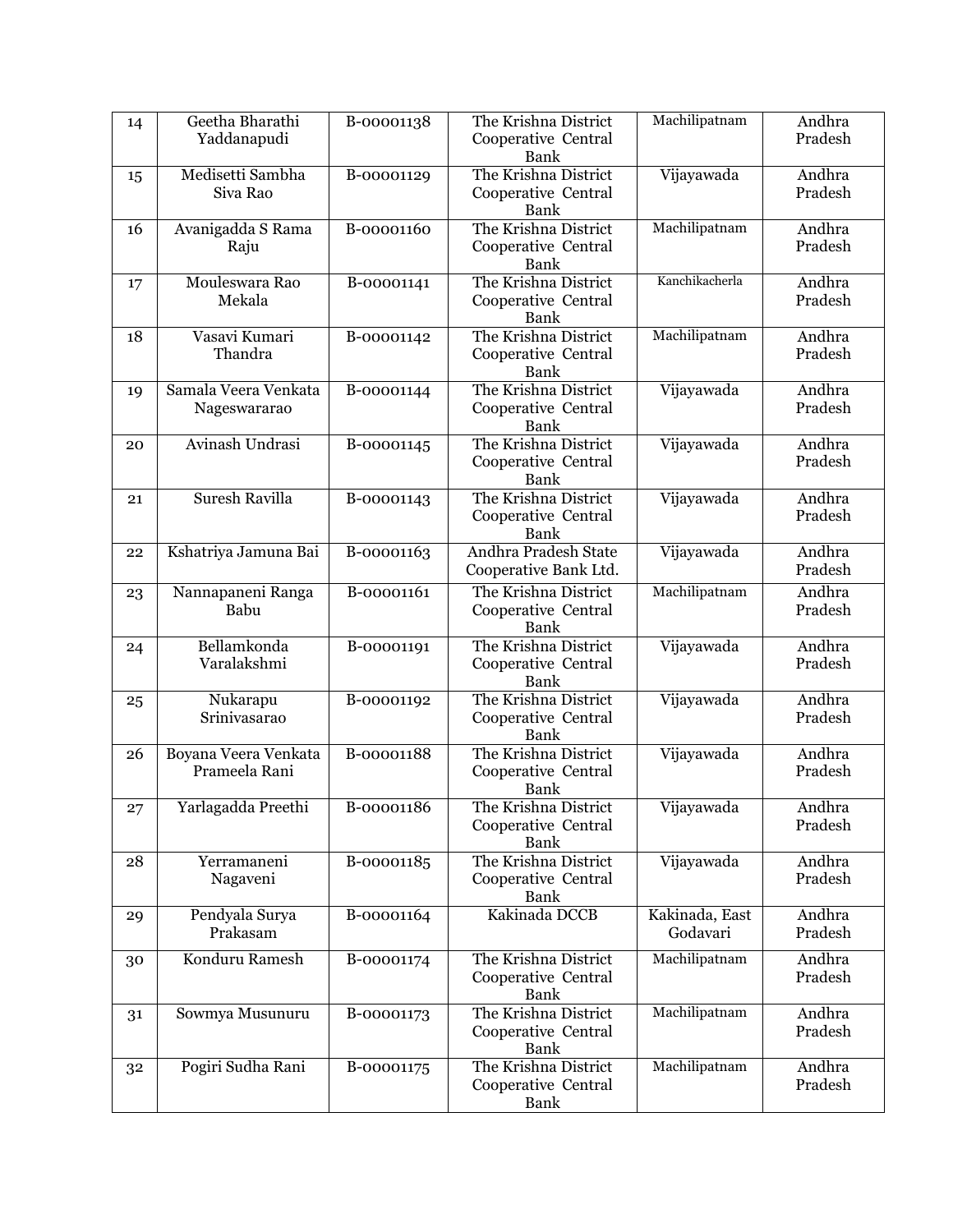| 33 | Suryakant Baral                  | B-00001110 | The UPNCC Bank Ltd.<br>Puri                               | Puri                | Odisha |
|----|----------------------------------|------------|-----------------------------------------------------------|---------------------|--------|
| 34 | Puspashree Mishra                | B-00001112 | The UPNCC Bank Ltd.<br>Puri                               | Puri                | Odisha |
| 35 | Laxmi Narayan<br>Mishra          | B-00001113 | The UPNCC Bank Ltd.<br>Puri                               | Puri                | Odisha |
| 36 | Gayatri Rout                     | B-00001042 | The UPNCC Bank Ltd.<br>Puri                               | Puri                | Odisha |
| 37 | Jyosmita Behera                  | B-00001018 | The UPNCC Bank Ltd.<br>Puri                               | Puri                | Odisha |
| 38 | Subhashree Parida                | B-00001032 | The UPNCC Bank Ltd.<br>Puri                               | Puri                | Odisha |
| 39 | Sushree Sima Parida              | B-00001058 | The UPNCC Bank Ltd.<br>Puri                               | Puri                | Odisha |
| 40 | Rashmibala Swain                 | B-00001016 | The UPNCC Bank Ltd.<br>Puri                               | Puri                | Odisha |
| 41 | Bikash Ranjan Parida             | B-00001017 | The UPNCC Bank Ltd.<br>Puri                               | Puri                | Odisha |
| 42 | <b>Barnalee Mohanty</b>          | B-00001031 | The UPNCC Bank Ltd.<br>Puri                               | Puri                | Odisha |
| 43 | Smaranika Tripathy               | B-00001084 | The UPNCC Bank Ltd.<br>Puri                               | Puri                | Odisha |
| 44 | Damodar Mudali                   | B-00001120 | The UPNCC Bank Ltd.<br>Puri                               | Puri                | Odisha |
| 45 | Achuta Nanda Patro               | B-00000983 | The Mayurbhanj CCB<br>Baripada                            | Baripada            | Odisha |
| 46 | Jyotiprakash Mishra              | B-00001002 | The Mayurbhanj CCB<br>Baripada                            | Baripada            | Odisha |
| 47 | Dillip Kumar Patra               | B-00001003 | The Mayurbhanj CCB<br>Baripada                            | Baripada            | Odisha |
| 48 | Anita Kumari<br>Satapathy        | B-00001045 | Koraput Central Coop.<br>Bank Ltd.                        | Jeypore,<br>Koraput | Odisha |
| 49 | <b>Shaheen Parveen</b><br>Sayyad | B-00001034 | Koraput Central Coop.<br>Bank Ltd.                        | Jeypore,<br>Koraput | Odisha |
| 50 | Ananta Kumar Samal               | B-00000994 | Koraput Central Coop.<br>Bank Ltd.                        | Jeypore,<br>Koraput | Odisha |
| 51 | Lakshehira<br>Pattanayak         | B-00001000 | The Balasore Bhadrak<br>Central Co-operative<br>Bank Ltd. | Balasore            | Odisha |
| 52 | Sitismita Dalei                  | B-00001004 | The Balasore Bhadrak<br>Central Co-operative<br>Bank Ltd. | Balasore            | Odisha |
| 53 | Pramila Khanda                   | B-00000997 | The Balasore Bhadrak<br>Central Co-operative<br>Bank Ltd. | Balasore            | Odisha |
| 54 | Deepanjali Biswal                | B-00001001 | The Balasore Bhadrak<br>Central Co-operative<br>Bank Ltd. | Balasore            | Odisha |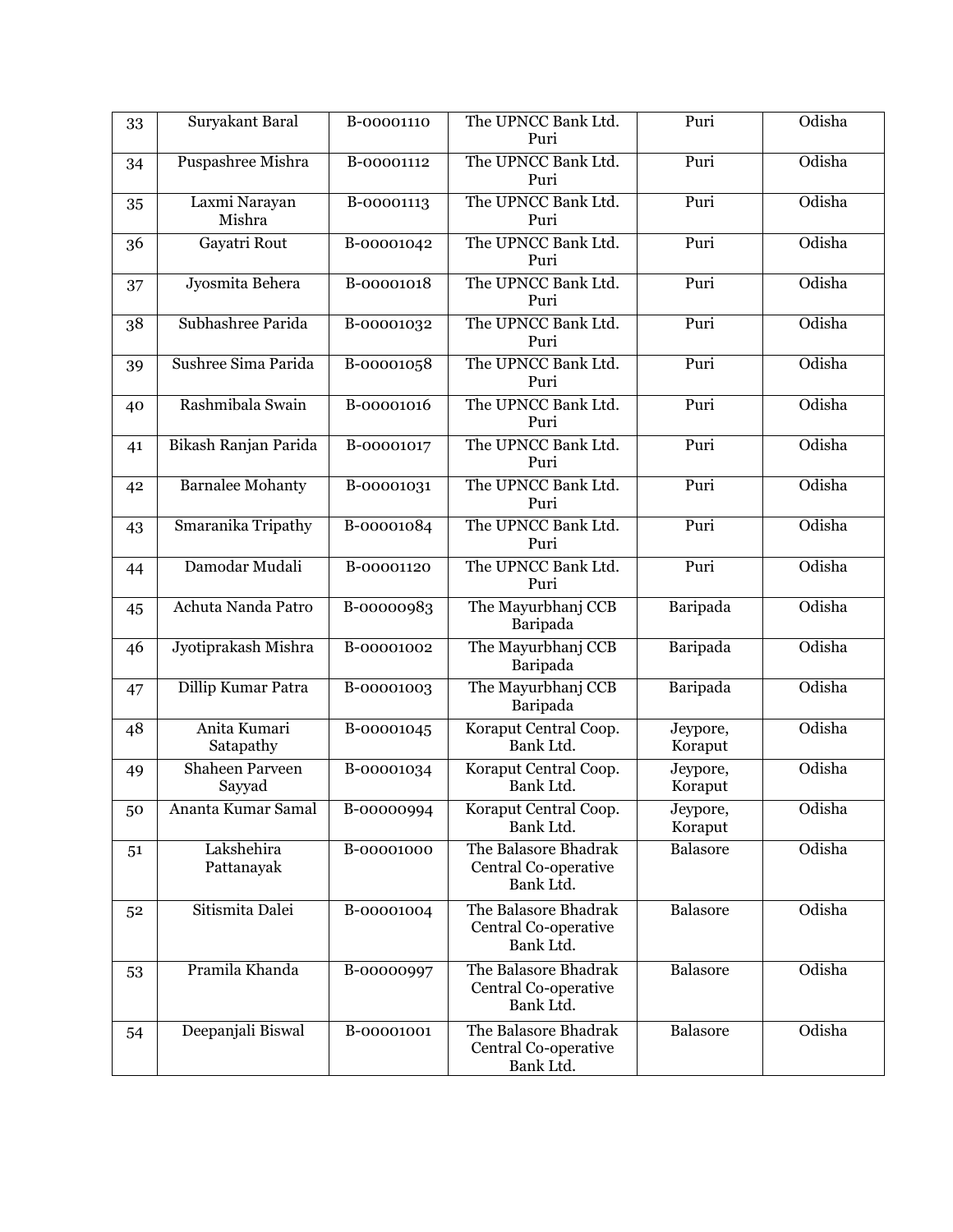| 55 | Rajeev Ranjan Prusty      | B-00000996               | The Balasore Bhadrak<br>Central Co-operative<br>Bank Ltd. | Balasore                 | Odisha |
|----|---------------------------|--------------------------|-----------------------------------------------------------|--------------------------|--------|
| 56 | Pradip Kumar Jena         | $\overline{B}$ -00000995 | The Balasore Bhadrak<br>Central Co-operative<br>Bank Ltd. | Balasore                 | Odisha |
| 57 | Sasmita Bal               | B-00001005               | The Balasore Bhadrak<br>Central Co-operative<br>Bank Ltd. | <b>Bhadrak</b>           | Odisha |
| 58 | Barada Kumar<br>Choudhury | B-00000985               | Odisha SCB                                                | Cuttak                   | Odisha |
| 59 | Abhishek Acharya          | B-00000984               | Odisha SCB                                                | Cuttak                   | Odisha |
| 60 | Kaushik Nayak             | B-00000987               | Odisha SCB                                                | Paradeep                 | Odisha |
| 61 | Suryakanta Swain          | B-00000986               | Odisha SCB                                                | Paradeep                 | Odisha |
| 62 | Ajit Kumar Patnayak       | B-00000981               | Odisha SCB                                                | Bhubaneshwae             | Odisha |
| 63 | Manasa Ranjan Panda       | B-00000980               | Odisha SCB                                                | Bhubaneshwae             | Odisha |
| 64 | <b>Bipin Bihari Das</b>   | B-00001062               | Odisha SCB                                                | Bhubaneshwae             | Odisha |
| 65 | Anil Kumar Pradhan        | B-00001063               | Odisha SCB                                                | Bhubaneshwae             | Odisha |
| 66 | Priyanka Bhagat           | B-00000999               | Odisha SCB                                                | Bhubaneshwae             | Odisha |
| 67 | Sarada Prasana Seth       | B-00000991               | Odisha SCB                                                | Bhubaneshwae             | Odisha |
| 68 | Manorama Mohanty          | B-00000982               | Odisha SCB                                                | Bhubaneshwae             | Odisha |
| 69 | Debapriya Mohapatra       | B-00001069               | Khordha Central Co-<br>operative Bank, Ltd                | Khordha,<br>Bhubaneshwar | Odisha |
| 70 | Rasmita Mallik            | B-00001167               | Khordha Central Co-<br>operative Bank, Ltd                | Khordha,<br>Bhubaneshwar | Odisha |
| 71 | Laxmikanta Behera         | B-00001074               | Odisha SCB                                                | Bhubaneshwae             | Odisha |
| 72 | Rabindranath<br>Kalundia  | B-00001123               | Odisha SCB                                                | Bhubaneshwae             | Odisha |
| 73 | Karunakar Hansdah         | B-00001122               | Odisha SCB                                                | Bhubaneshwae             | Odisha |
| 74 | Niranjan Pattanayak       | B-00000290               | Odisha SCB                                                | Bhubaneshwae             | Odisha |
| 75 | Rakesh Kumar<br>Paikary   | B-00001150               | Khordha Central Co-<br>operative Bank, Ltd                | Khordha,<br>Bhubaneshwar | Odisha |
| 76 | Subhasis Ray              | B-00001189               | Khordha Central Co-<br>operative Bank, Ltd                | Bhubaneshwae             | Odisha |
| 77 | Subhashree Biswal         | B-00001178               | Odisha SCB                                                | Bhubaneshwae             | Odisha |
| 78 | Shakti Prasanna Jena      | B-00001162               | Khordha Central Co-<br>operative Bank, Ltd                | Khordha,<br>Bhubaneshwar | Odisha |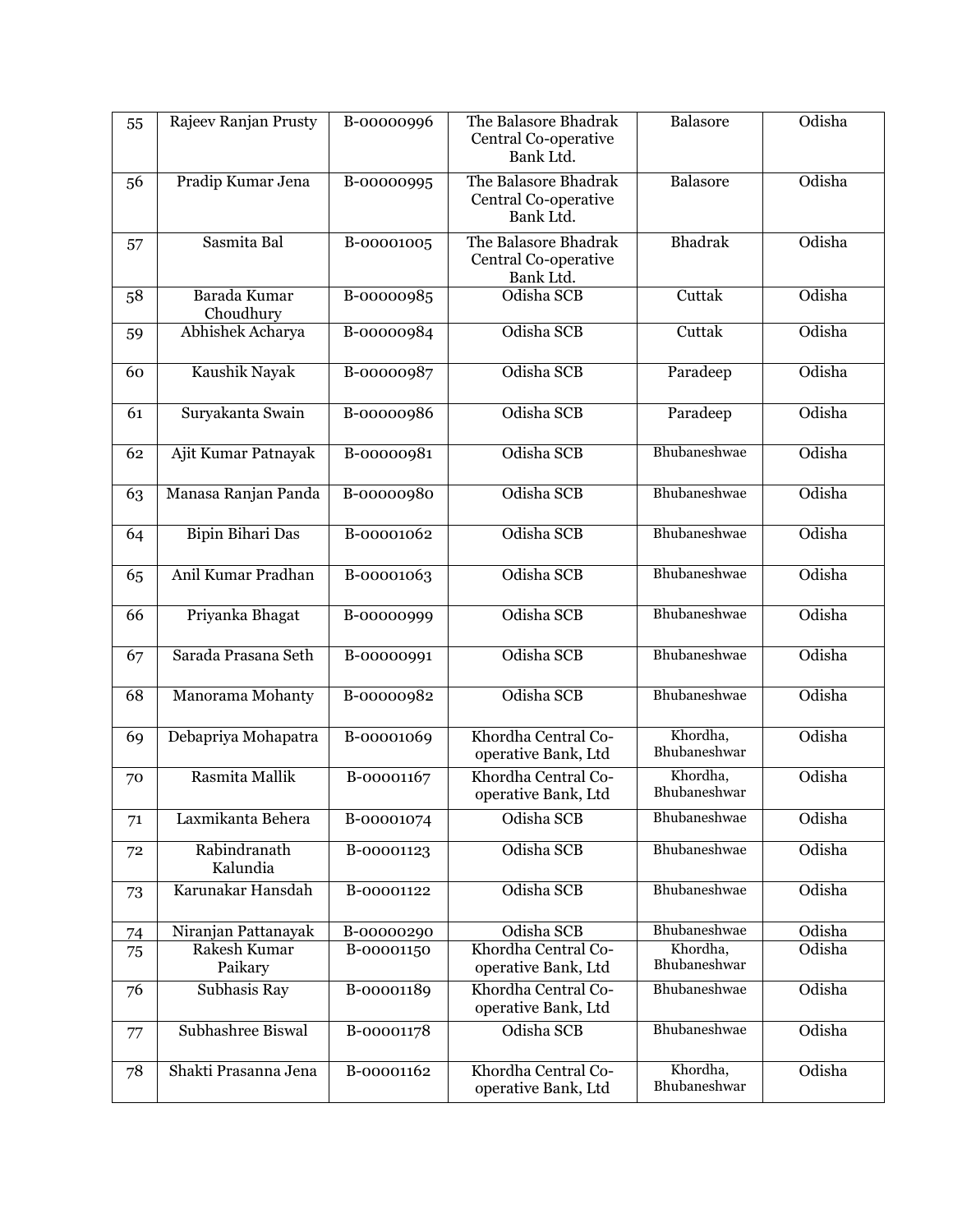| 79    | Satyanarayan Pani                   | B-00001105 | The Angul U.C.C. Bank<br>Ltd.                            | Angul      | Odisha |
|-------|-------------------------------------|------------|----------------------------------------------------------|------------|--------|
| 80    | Priyabrata Garnaik                  | B-00001107 | The Angul U.C.C. Bank<br>Ltd.                            | Angul      | Odisha |
| 81    | <b>Basant Kumar</b><br>Pradhan      | B-00001108 | The Angul U.C.C. Bank<br>Ltd.                            | Angul      | Odisha |
| 82    | Sanjit Kumar Mishra                 | B-00001094 | The Angul U.C.C. Bank<br>Ltd.                            | Angul      | Odisha |
| 83    | Priyambada Rath                     | B-00001095 | The Angul U.C.C. Bank<br>Ltd.                            | Angul      | Odisha |
| 84    | Swetalina Sahoo                     | B-00001097 | The Angul U.C.C. Bank<br>Ltd.                            | Angul      | Odisha |
| 85    | Uma Kanar                           | B-00001098 | The Angul U.C.C. Bank<br>Ltd.                            | Angul      | Odisha |
| 86    | Parvat Kumar Singh                  | B-00001103 | The Angul U.C.C. Bank<br>Ltd.                            | Angul      | Odisha |
| 87    | Alaka Sahoo                         | B-00001102 | The Angul U.C.C. Bank<br>Ltd.                            | Angul      | Odisha |
| 88    | <b>Tarun Kumar Singh</b>            | B-00001100 | The Angul U.C.C. Bank<br>Ltd.                            | Angul      | Odisha |
| 89    | Samarendra Swain                    | B-00001091 | The Angul U.C.C. Bank<br>Ltd.                            | Angul      | Odisha |
| 90    | Siddhaprajna Nayak                  | B-00001101 | The Angul U.C.C. Bank<br>Ltd.                            | Angul      | Odisha |
| 91    | <b>Sushree Nibedita</b><br>Sahu     | B-00001089 | The Angul U.C.C. Bank<br>Ltd.                            | Angul      | Odisha |
| 92    | Sanjaya Kumar<br>Pradhan            | B-00001090 | The Angul U.C.C. Bank<br>Ltd.                            | Angul      | Odisha |
| 93    | Pradyumna Kumar<br>Behera           | B-00001093 | The Angul U.C.C. Bank<br>Ltd.                            | Angul      | Odisha |
| 94    | Santosh Kumar<br>Pradhan            | B-00001096 | The Angul U.C.C. Bank<br>Ltd.                            | Angul      | Odisha |
| 95    | Jibana Nanda Hota                   | B-00001230 | The Angul U.C.C. Bank<br>Ltd.                            | Angul      | Odisha |
| $96-$ | Jagyabdatta Pattanaik               | B-00001104 | The Angul U.C.C. Bank<br>Ltd.                            | Angul      | Odisha |
| 97    | <b>Prasant Kumar</b><br>Singhsamant | B-00001099 | The Angul U.C.C. Bank<br>Ltd.                            | Angul      | Odisha |
| 98    | Bipin Bihari Sahu                   | B-00001106 | The Angul U.C.C. Bank<br>Ltd.                            | Angul      | Odisha |
| 99    | Firoj Kumar Pradhan                 | B-00001092 | The Angul U.C.C. Bank<br>Ltd.                            | Angul      | Odisha |
| 100   | <b>Budhadev Sahoo</b>               | B-00001193 | Sundargarh District<br>Central Co-operative<br>Bank Ltd. | Sundargarh | Odisha |
| 101   | Kiran Soreng                        | B-00001190 | Sundargarh District<br>Central Co-operative<br>Bank Ltd. | Sundargarh | Odisha |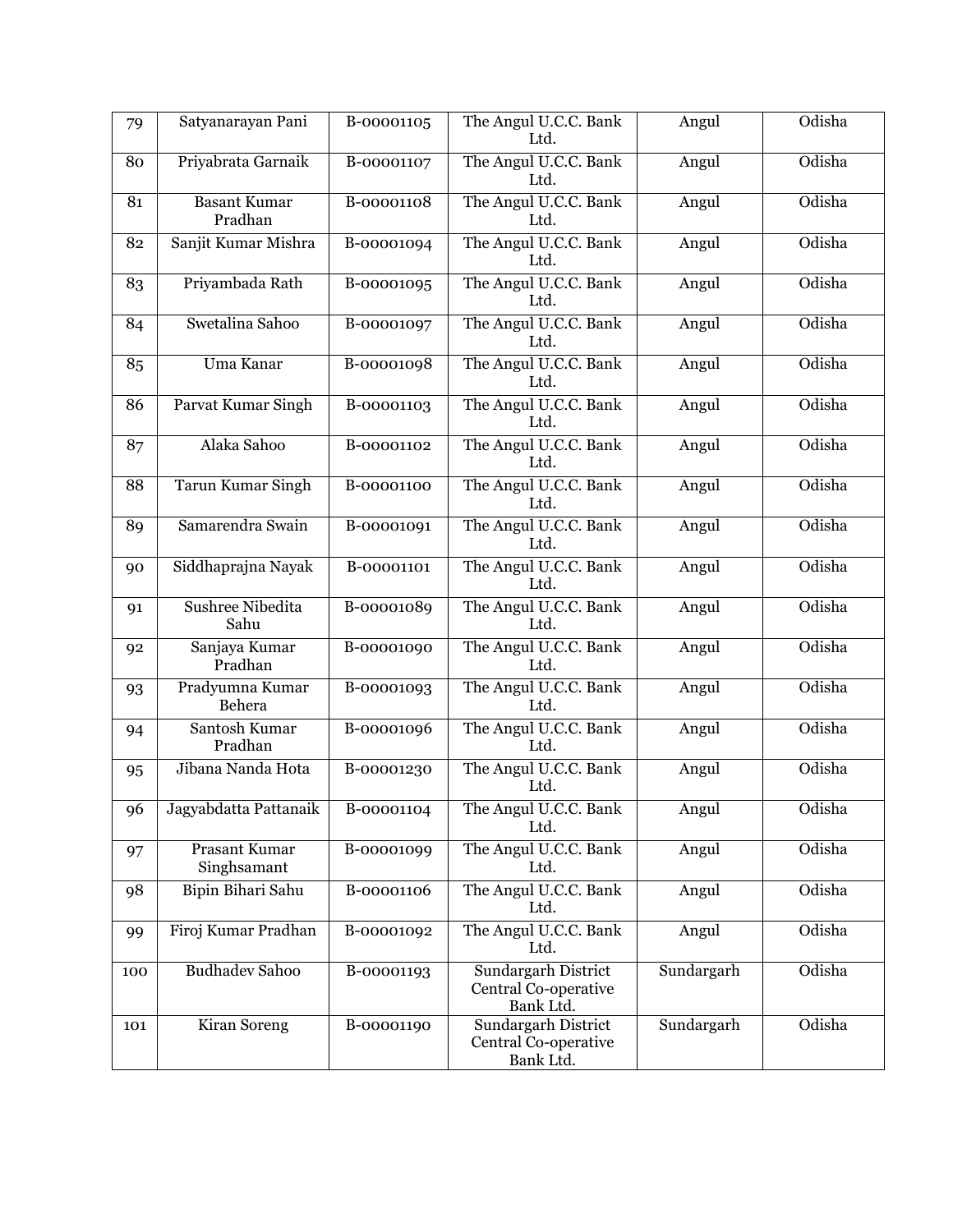| 102 | Abinash Mohapatra        | B-00001181 | Sundargarh District<br>Central Co-operative<br>Bank Ltd.        | Sundargarh | Odisha |
|-----|--------------------------|------------|-----------------------------------------------------------------|------------|--------|
| 103 | Monalisa Negi            | B-00001184 | <b>Sundargarh District</b><br>Central Co-operative<br>Bank Ltd. | Sundargarh | Odisha |
| 104 | Anjali Sethi             | B-00001180 | Sundargarh District<br>Central Co-operative<br>Bank Ltd.        | Sundargarh | Odisha |
| 105 | Rajeeb Barik             | B-00001179 | Sundargarh District<br>Central Co-operative<br>Bank Ltd.        | Sundargarh | Odisha |
| 106 | Siddhartha Lenka         | B-00001182 | <b>Sundargarh District</b><br>Central Co-operative<br>Bank Ltd. | Sundargarh | Odisha |
| 107 | Rashmi Ranjan<br>Mallick | B-00001183 | <b>Sundargarh District</b><br>Central Co-operative<br>Bank Ltd. | Sundargarh | Odisha |
| 108 | Jashik Kumar Naik        | B-00001177 | Sundargarh District<br>Central Co-operative<br>Bank Ltd.        | Sundargarh | Odisha |
| 109 | Pradyumna Kumar<br>Nanda | B-00001176 | Sundargarh District<br>Central Co-operative<br>Bank Ltd.        | Sundargarh | Odisha |
| 110 | <b>Pranatee Pradhan</b>  | B-00001172 | <b>Sundargarh District</b><br>Central Co-operative<br>Bank Ltd. | Sundargarh | Odisha |
| 111 | Min Ketan Sahoo          | B-00001147 | Sundargarh District<br>Central Co-operative<br>Bank Ltd.        | Sundargarh | Odisha |
| 112 | Bijaya Kumar Panda       | B-00001076 | Sundargarh District<br>Central Co-operative<br>Bank Ltd.        | Sundargarh | Odisha |
| 113 | Srikant Kumar Sahoo      | B-00001070 | Sundargarh District<br>Central Co-operative<br>Bank Ltd.        | Sundargarh | Odisha |
| 114 | Sukanta Mahakul          | B-00001137 | <b>Sundargarh District</b><br>Central Co-operative<br>Bank Ltd. | Sundargarh | Odisha |
| 115 | Rohita Kumar Patel       | B-00001078 | Sundargarh District<br>Central Co-operative<br>Bank Ltd.        | Sundargarh | Odisha |
| 116 | Ranjan Kumar Patel       | B-00001080 | Sundargarh District<br>Central Co-operative<br>Bank Ltd.        | Sundargarh | Odisha |
| 117 | Tanushree                | B-00001140 | Sundargarh District<br>Central Co-operative<br>Bank Ltd.        | Sundargarh | Odisha |
| 118 | Amit Otta                | B-00001068 | Sundargarh District<br>Central Co-operative<br>Bank Ltd.        | Sundargarh | Odisha |
| 119 | Ashok Kumar Pasayat      | B-00001077 | Sundargarh District<br>Central Co-operative<br>Bank Ltd.        | Sundargarh | Odisha |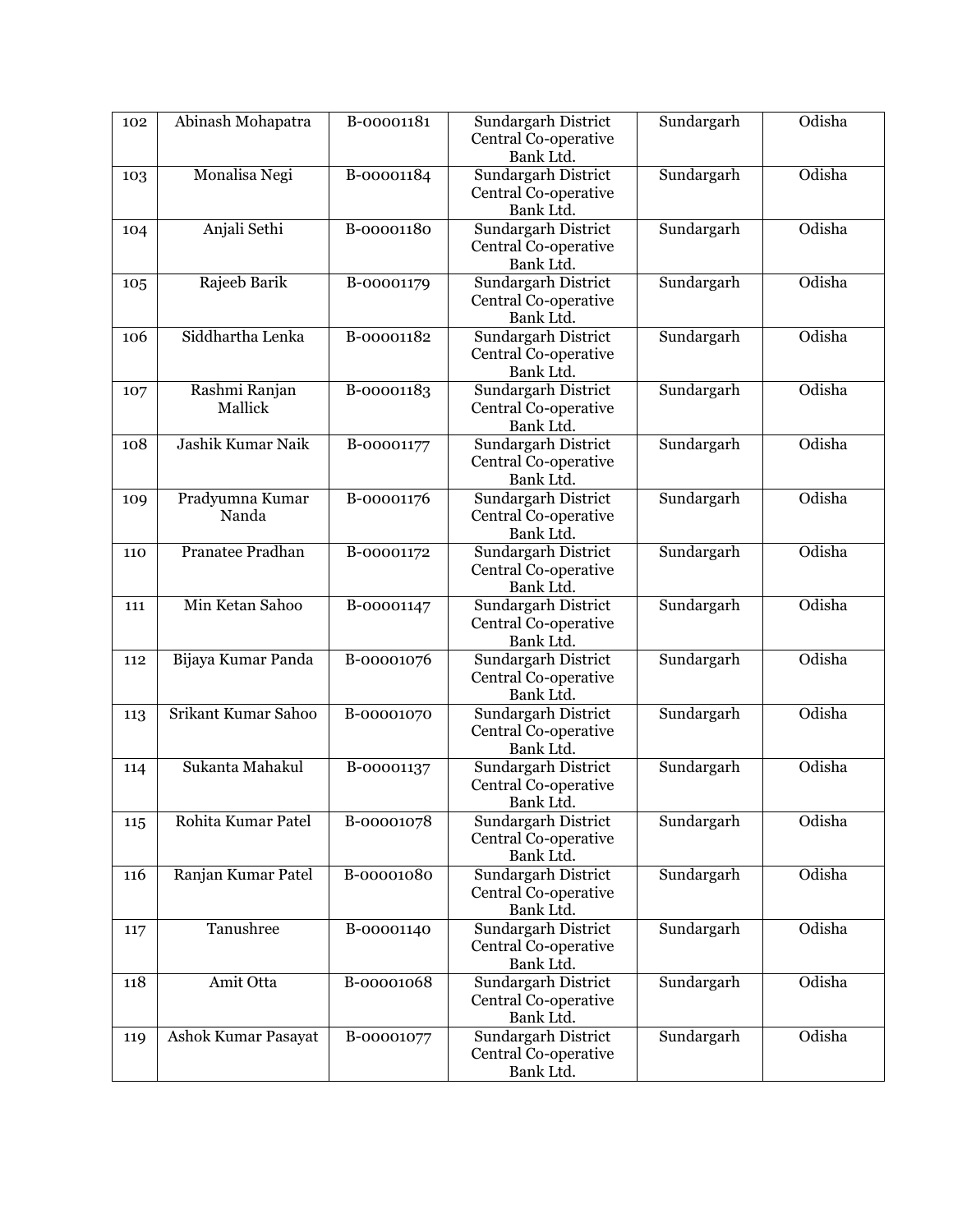| 120 | Jyotirmayee Baboo         | B-00001071 | Sundargarh District<br>Central Co-operative<br>Bank Ltd.        | Sundargarh  | Odisha     |
|-----|---------------------------|------------|-----------------------------------------------------------------|-------------|------------|
| 121 | Gopal Chandra Sahoo       | B-00001148 | Sundargarh District<br>Central Co-operative<br>Bank Ltd.        | Sundargarh  | Odisha     |
| 122 | Bhabani Shankar<br>Naik   | B-00001149 | Sundargarh District<br>Central Co-operative<br>Bank Ltd.        | Sundargarh  | Odisha     |
| 123 | Ajaya Kumar<br>Pattanayak | B-00001073 | <b>Sundargarh District</b><br>Central Co-operative<br>Bank Ltd. | Sundargarh  | Odisha     |
| 124 | Jharana Tajan             | B-00001121 | <b>Sundargarh District</b><br>Central Co-operative<br>Bank Ltd. | Sundargarh  | Odisha     |
| 125 | Kanaka Patel              | B-00001079 | <b>Sundargarh District</b><br>Central Co-operative<br>Bank Ltd. | Sundargarh  | Odisha     |
| 126 | Deepali Patel             | B-00001139 | Sundargarh District<br>Central Co-operative<br>Bank Ltd.        | Rourkela    | Odisha     |
| 127 | Dharmendra Kumar<br>Rout  | B-00001083 | <b>Sundargarh District</b><br>Central Co-operative<br>Bank Ltd. | Sundargarh  | Odisha     |
| 128 | <b>Biren Kumar Mishra</b> | B-00001082 | Sundargarh District<br>Central Co-operative<br>Bank Ltd.        | Sundargarh  | Odisha     |
| 129 | Dillip Kumar Sharma       | B-00001072 | Sundargarh District<br>Central Co-operative<br>Bank Ltd.        | Sundargarh  | Odisha     |
| 130 | Raja Raja Cholan D        | B-00001028 | Kumbakonam DCCB<br>Tamilnadu                                    | Kumbakonam  | <b>TN</b>  |
| 131 | Sadhish Kumar V           | B-00001029 | Kumbakonam DCCB<br>Tamilnadu                                    | Kumbakonam  | <b>TN</b>  |
| 132 | K. Umarani                | B-00001054 | Kumbakonam DCCB<br>Tamilnadu                                    | Kumbakonam  | TN         |
| 133 | R. Eswari                 | B-00001053 | Kumbakonam DCCB<br>Tamilnadu                                    | Kumbakonam  | <b>TN</b>  |
| 134 | G. Rajeswari              | B-00001056 | Kumbakonam DCCB<br>Tamilnadu                                    | Kumbakonam  | $\rm TN$   |
| 135 | P. Rameshkanth            | B-00001055 | Kumbakonam DCCB<br>Tamilnadu                                    | Kumbakonam  | <b>TN</b>  |
| 136 | S. Ravindran              | B-00001061 | Thoothukudi DCCB                                                | Thoothukudi | <b>TN</b>  |
| 137 | J. Rengaraja              | B-00000161 | The Thanjavur Central<br>Co-operative Bank Ltd.                 | Thanjavur   | Tamil Nadu |
| 138 | K. Stalin                 | B-00001085 | Chennai Central<br>Cooperative Bank Ltd.                        | Chennai     | Tamil Nadu |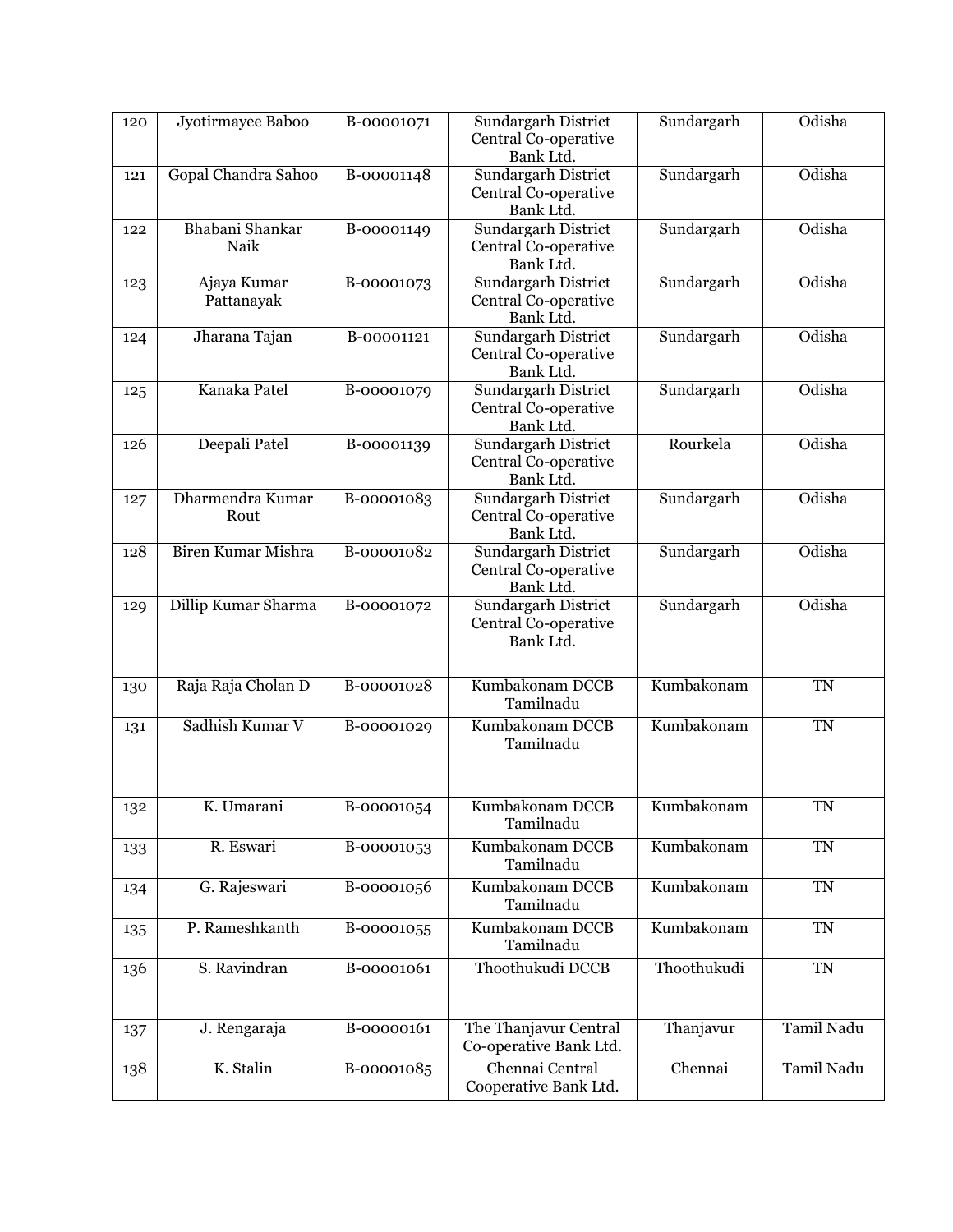| 139 | M. Devi                   | B-00001086 | Chennai Central<br>Cooperative Bank Ltd.    | Chennai    | <b>Tamil Nadu</b> |
|-----|---------------------------|------------|---------------------------------------------|------------|-------------------|
| 140 | <b>KS</b> Madhammal       | B-00001205 | Dharmapuri Dist.<br>Central Co-op Bank Ltd. | Dharmapuri | <b>Tamil Nadu</b> |
| 141 | S Udhayakumar             | B-00001199 | Dharmapuri Dist.<br>Central Co-op Bank Ltd. | Dharmapuri | Tamil Nadu        |
| 142 | V Sangeetha               | B-00001207 | Dharmapuri Dist.<br>Central Co-op Bank Ltd. | Dharmapuri | <b>Tamil Nadu</b> |
| 143 | Ramesh K                  | B-00001204 | Dharmapuri Dist.<br>Central Co-op Bank Ltd. | Dharmapuri | <b>Tamil Nadu</b> |
| 144 | R. A. Palanisamy          | B-00001202 | Dharmapuri Dist.<br>Central Co-op Bank Ltd. | Dharmapuri | Tamil Nadu        |
| 145 | A. V. Saravanan           | B-00001206 | Dharmapuri Dist.<br>Central Co-op Bank Ltd. | Dharmapuri | <b>Tamil Nadu</b> |
| 146 | G. Nagaraj                | B-00001201 | Dharmapuri Dist.<br>Central Co-op Bank Ltd. | Dharmapuri | <b>Tamil Nadu</b> |
| 147 | R. Sasikumar              | B-00001195 | Dharmapuri Dist.<br>Central Co-op Bank Ltd. | Dharmapuri | Tamil Nadu        |
| 148 | <b>Ramesh Ganesan</b>     | B-00001200 | Dharmapuri Dist.<br>Central Co-op Bank Ltd. | Dharmapuri | <b>Tamil Nadu</b> |
| 149 | Vedateri<br>Karunamoorthy | B-00001197 | Dharmapuri Dist.<br>Central Co-op Bank Ltd. | Dharmapuri | Tamil Nadu        |
| 150 | G Kousalya                | B-00001198 | Dharmapuri Dist.<br>Central Co-op Bank Ltd. | Dharmapuri | <b>Tamil Nadu</b> |
| 151 | A Rizwan Ali              | B-00001203 | Dharmapuri Dist.<br>Central Co-op Bank Ltd. | Dharmapuri | <b>Tamil Nadu</b> |
| 152 | R. Jaisankar              | B-00001194 | Dharmapuri Dist.<br>Central Co-op Bank Ltd. | Dharmapuri | Tamil Nadu        |
| 153 | S. Arivalagan             | B-00001196 | Dharmapuri Dist.<br>Central Co-op Bank Ltd. | Dharmapuri | <b>Tamil Nadu</b> |
| 154 | G. Mahalingam             | B-00000268 | Salem DCCB                                  | Salem      | <b>Tamil Nadu</b> |
| 155 | N.Sathiyamoorthy          | B-00000521 | Salem DCCB                                  | Salem      | <b>Tamil Nadu</b> |
| 156 | Geetha PR                 | B-00000355 | Salem DCCB                                  | Salem      | Tamil Nadu        |
| 157 | Krishna Kumari S          | B-00000533 | Salem DCCB                                  | Salem      | <b>Tamil Nadu</b> |
| 158 | Ramkumar S                | B-00000557 | Salem DCCB                                  | Salem      | Tamil Nadu        |
| 159 | Sekar. S                  | B-00000544 | Salem DCCB                                  | Salem      | Tamil Nadu        |
| 160 | Subramani. E              | B-00000549 | Salem DCCB                                  | Salem      | Tamil Nadu        |
| 161 | Ramesh T                  | B-00000558 | Salem DCCB                                  | Salem      | Tamil Nadu        |
| 162 | M. Maheshwari             | B-00000574 | Salem DCCB                                  | Salem      | Tamil Nadu        |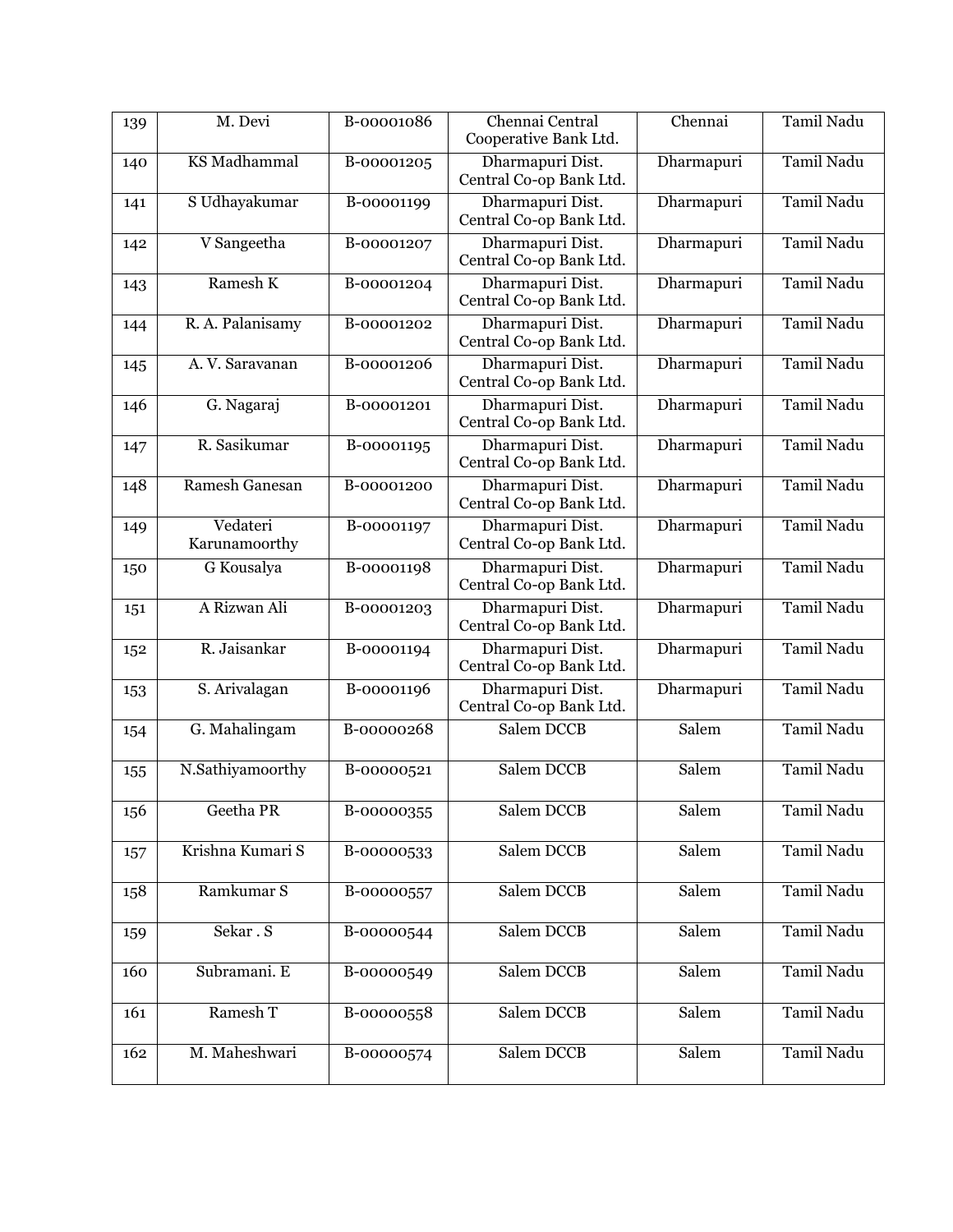| 163 | Debasish Datta             | B-00000399  | Tripura SCB Ltd.                     | Agartala | Tripura |
|-----|----------------------------|-------------|--------------------------------------|----------|---------|
|     |                            | B-00001067  |                                      |          |         |
| 164 | Dipanjana Sengupta         |             | Tripura SCB Ltd.                     | Agartala | Tripura |
| 165 | Pretty Jamatia             | B-00001066  | Tripura SCB Ltd.                     | Agartala | Tripura |
| 166 | Sajal Debbarma             | B-00001047  | Tripura SCB Ltd.,<br>Charilam Branch | Agartala | Tripura |
| 167 | Debasish Debnath           | B-00001051  | Tripura SCB Ltd.                     | Agartala | Tripura |
| 168 | Prasenjit Gope             | B-00001052  | Tripura SCB Ltd.                     | Agartala | Tripura |
| 169 | Anupam Dey                 | B-0000 1115 | Tripura SCB Ltd.                     | Agartala | Tripura |
| 170 | Parimal Das                | B-00001116  | Tripura SCB Ltd.                     | Agartala | Tripura |
| 171 | Subrata Das                | B-00001065  | Tripura SCB Ltd.                     | Kathalia | Tripura |
| 172 | Ms. Subhra<br>Chakrabarti  | B-00001117  | Tripura SCB Ltd.                     | Agartala | Tripura |
| 173 | Narayan Chandra<br>Shankar | B-00001049  | Tripura SCB Ltd.                     | Agartala | Tripura |
| 174 | Prabir Saha                | B-00001048  | Tripura SCB Ltd.                     | Agartala | Tripura |
| 175 | <b>Tending Debbarma</b>    | B-00001119  | <b>Tripura SCB</b>                   | Agartala | Tripura |
| 176 | Tanaya Choudhuri           | B-00001118  | <b>Tripura SCB</b>                   | Agartala | Tripura |
| 177 | Saraswati Thapa            | B-00001064  | <b>Tripura SCB</b>                   | Agartala | Tripura |
| 178 | <b>Pratap Reang</b>        | B-00001114  | Tripura SCB-Killa<br><b>Branch</b>   | Agartala | Tripura |
| 179 | Swati Chakraborty          | B-00001087  | <b>SCB</b> Tripura                   | Agartala | Tripura |
| 180 | Subhradipta Saha           | B-00001088  | Tripura SCB                          | Agartala | Tripura |
| 181 | Madhuri Rani Das           | B-00001128  | <b>Tripura SCB</b>                   | Agartala | Tripura |
| 182 | Grace Debbarma             | B-00001127  | <b>Tripura SCB</b>                   | Agartala | Tripura |
| 183 | Uma Debbarma               | B-00001126  | Tripura SCB                          | Agartala | Tripura |
| 184 | Priyanka Saha              | B-00001025  | <b>Tripura SCB</b>                   | Agartala | Tripura |
| 185 | Arjun Chandra Das          | B-00001124  | <b>Tripura SCB</b>                   | Agartala | Tripura |
| 186 | Aldrin Debbarma            | B-00000414  | <b>Tripura SCB</b>                   | Agartala | Tripura |
| 187 | Moutushi Debbarma          | B-00000392  | Tripura SCB                          | Agartala | Tripura |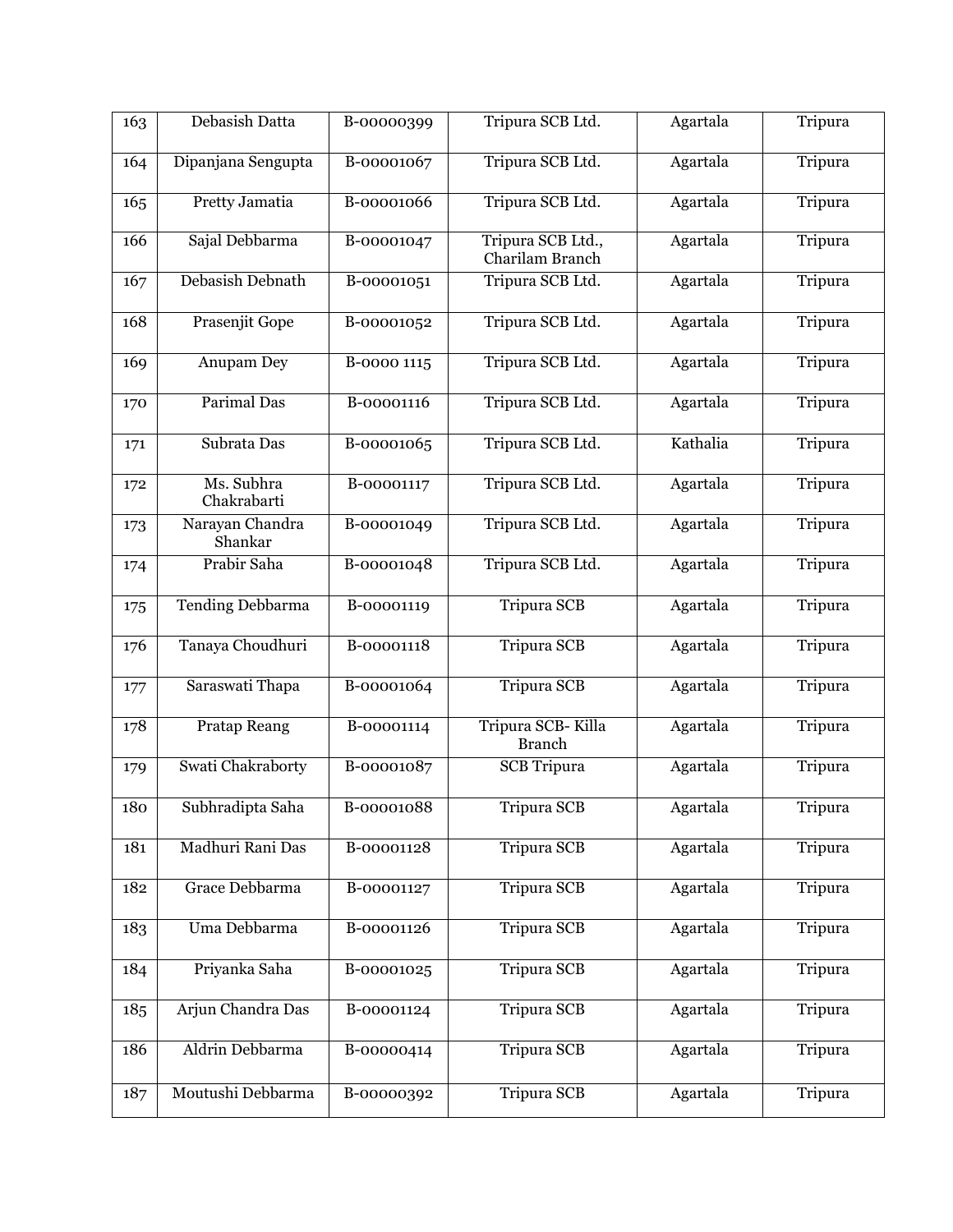| 188 | Amit Bhattacharya                    | B-00000427 | Tripura SCB                             | Agartala               | Tripura   |
|-----|--------------------------------------|------------|-----------------------------------------|------------------------|-----------|
| 189 | Fico Marvin Kharakor                 | B-00001035 | Meghalaya Co-op Apex<br><b>Bank Ltd</b> | Shillong               | Meghalaya |
| 190 | Marvel Of Grace<br>Winslow           | B-00001130 | Meghalaya Co-op Apex<br><b>Bank Ltd</b> | Shillong               | Meghalaya |
| 191 | Leven Mark<br>Shangpliang            | B-00001136 | Meghalaya Co-op Apex<br><b>Bank Ltd</b> | Shillong               | Meghalaya |
| 192 | Shri Banteiborlang<br>Kharkamni      | B-00001134 | Meghalaya Co-op Apex<br><b>Bank Ltd</b> | Shillong               | Meghalaya |
| 193 | Smt. Balahun L<br>Mawrie             | B-00001135 | Meghalaya Co-op Apex<br><b>Bank Ltd</b> | Shillong               | Meghalaya |
| 194 | Ibaphira Sohtun                      | B-00001132 | Meghalaya Co-op Apex<br><b>Bank Ltd</b> | Shillong               | Meghalaya |
| 195 | Fedellia Nongrum                     | B-00001133 | Meghalaya Co-op Apex<br><b>Bank Ltd</b> | Shillong               | Meghalaya |
| 196 | Charmingstone CH<br>Momin            | B-00001131 | Meghalaya Co-op Apex<br><b>Bank Ltd</b> | Bajengdoba NG<br>Hills | Meghalaya |
| 197 | Subrata Hajong                       | B-00001155 | Meghalaya Co-op Apex<br><b>Bank Ltd</b> | Mahendraganj           | Meghalaya |
| 198 | Pranab Sarkar                        | B-00001154 | Meghalaya Co-op Apex<br><b>Bank Ltd</b> | Mahendraganj           | Meghalaya |
| 199 | Donnalisa<br>Shympliang              | B-00001153 | Meghalaya Co-op Apex<br><b>Bank Ltd</b> | Shillong               | Meghalaya |
| 200 | Iarilang Sohtun                      | B-00001152 | Meghalaya Co-op Apex<br><b>Bank Ltd</b> | Shillong               | Meghalaya |
| 201 | Deishisha Kharpuri                   | B-00001151 | Meghalaya Co-op Apex<br><b>Bank Ltd</b> | Shillong               | Meghalaya |
| 202 | <b>Merry Maxlyne Suting</b>          | B-00000282 | MCAB Ltd                                | Shillong               | Meghalaya |
| 203 | Shngainlynda<br>Mawthoh              | B-00000540 | <b>MCAB</b> Ltd                         | Shillong               | Meghalaya |
| 204 | <b>Andrew Donkupar</b><br>Nongkynrih | B-00000535 | MCAB Ltd                                | Shillong               | Meghalaya |
| 205 | <b>Barthy Bolwari Marak</b>          | B-00000534 | MCAB Ltd                                | Shillong               | Meghalaya |
| 206 | <b>Iamarbiang Mawlieh</b>            | B-00000538 | <b>MCAB</b> Ltd                         | Shillong               | Meghalaya |
| 207 | Madhumita Gupta<br>Choudhury         | B-00000541 | <b>MCAB</b> Ltd                         | Shillong               | Meghalaya |
| 208 | Alvarinia Syienlieh                  | B-00000545 | MCAB Ltd                                | Shillong               | Meghalaya |
| 209 | Simple Surong                        | B-00000547 | MCAB Ltd                                | Shillong               | Meghalaya |
| 210 | <b>Wanjop Warbah</b>                 | B-00000548 | MCAB Ltd                                | Shillong               | Meghalaya |
| 211 | Mebantip Thabah                      | B-00000554 | MCAB Ltd                                | Shillong               | Meghalaya |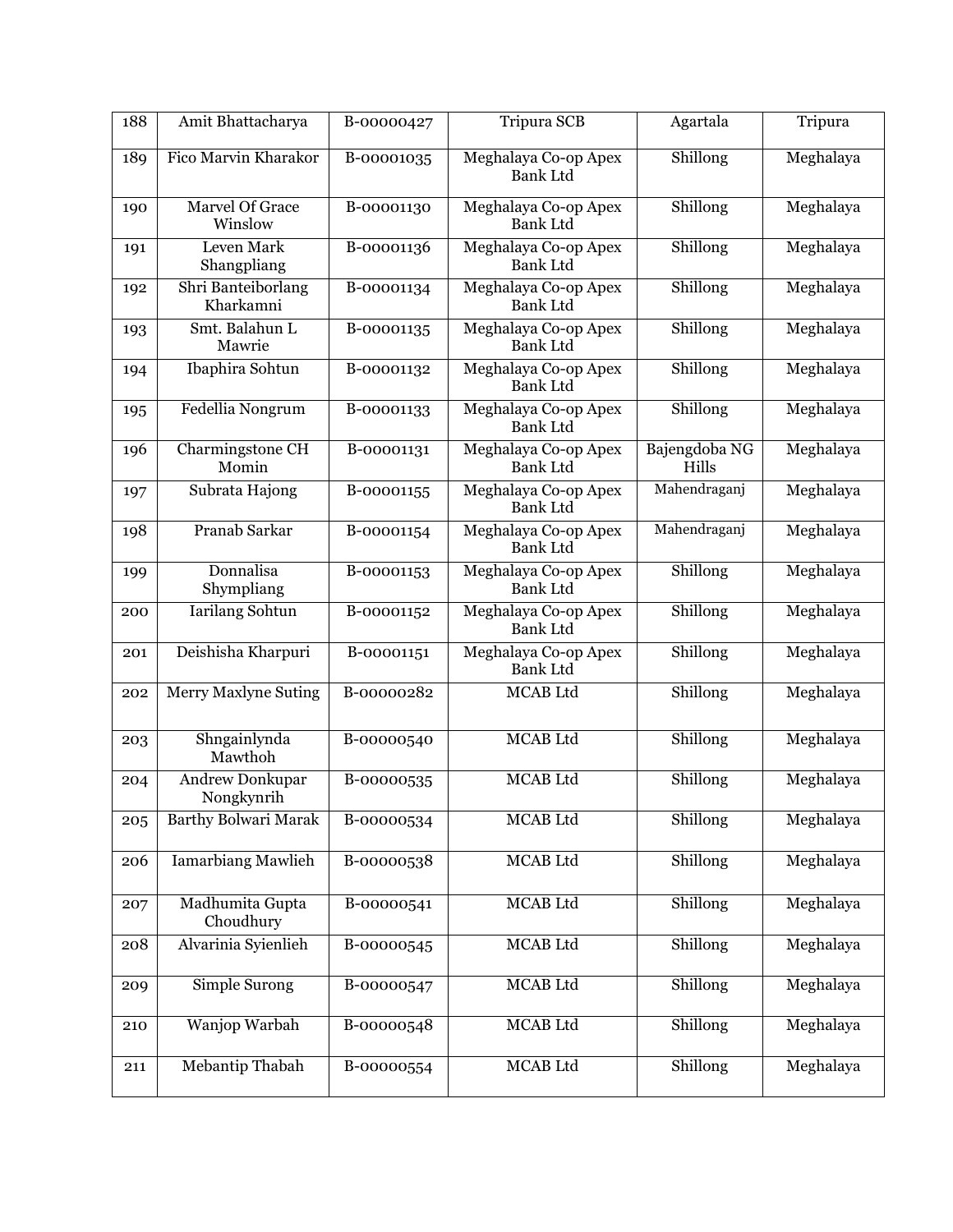| 212 | <b>Chirik Mrong Marak</b>        | B-00000565 | <b>MCAB</b> Ltd                                             | Shillong                       | Meghalaya   |
|-----|----------------------------------|------------|-------------------------------------------------------------|--------------------------------|-------------|
| 213 | Hirak CH Sangma                  | B-00000567 | <b>MCAB</b> Ltd                                             | Shillong                       | Meghalaya   |
| 214 | Nosil Rikmitchie M<br>Sangma     | B-00000572 | MCAB Ltd                                                    | Dalu                           | Meghalaya   |
| 215 | Rakban D Sangma                  | B-00000571 | <b>MCAB</b> Ltd                                             | Tura                           | Meghalaya   |
| 216 | Rikmi R Marak                    | B-00000570 | MCAB Ltd                                                    | Tura                           | Meghalaya   |
| 217 | Songita Marak                    | B-00000279 | MCAB Ltd                                                    | Shillong                       | Meghalaya   |
| 218 | Diwakar Shivram<br>Desai         | B-00001211 | Sindhudurg Dist.<br>Central Cooperative<br>Bank Ltd.        | Sindhudurg,<br>Sindhudurgnagri | Maharashtra |
| 219 | Deepak Kashiram<br>Padelkar      | B-00001214 | Sindhudurg Dist.<br>Central Cooperative<br>Bank Ltd.        | Sindhudurg,<br>Sindhudurgnagri | Maharashtra |
| 220 | Vinayak Bhalchandra<br>Gothoskar | B-00001213 | Sindhudurg Dist.<br>Central Cooperative<br>Bank Ltd.        | Sindhudurg,<br>Sindhudurgnagri | Maharashtra |
| 221 | Sonali Suhas Chavan              | B-00001214 | Sindhudurg Dist.<br><b>Central Cooperative</b><br>Bank Ltd. | Sindhudurg,<br>Sindhudurgnagri | Maharashtra |
| 222 | <b>Chetan Sitaram</b><br>Sawant  | B-00001215 | Sindhudurg Dist.<br><b>Central Cooperative</b><br>Bank Ltd. | Sindhudurg,<br>Sindhudurgnagri | Maharashtra |
| 223 | Ravindra Hari Ogale              | B-00001216 | Sindhudurg Dist.<br>Central Cooperative<br>Bank Ltd.        | Sindhudurg,<br>Sindhudurgnagri | Maharashtra |
| 224 | Shraddha Rajan<br>Rawool         | B-00001217 | Sindhudurg Dist.<br>Central Cooperative<br>Bank Ltd.        | Sindhudurg,<br>Sindhudurgnagri | Maharashtra |
| 225 | Pratiksha Prakash<br>Bagayatkar  | B-00001218 | Sindhudurg Dist.<br><b>Central Cooperative</b><br>Bank Ltd. | Sindhudurg,<br>Sindhudurgnagri | Maharashtra |
| 226 | Anil Vasant Jadhav               | B-00001219 | Sindhudurg Dist.<br><b>Central Cooperative</b><br>Bank Ltd. | Sindhudurg,<br>Sindhudurgnagri | Maharashtra |
| 227 | Yuga Gajanan<br>Pednekar         | B-00001220 | Sindhudurg Dist.<br><b>Central Cooperative</b><br>Bank Ltd. | Sindhudurg,<br>Sindhudurgnagri | Maharashtra |
| 228 | Dattaram Suresh<br>Korgaonkar    | B-00001221 | Sindhudurg Dist.<br>Central Cooperative<br>Bank Ltd.        | Sindhudurg,<br>Sindhudurgnagri | Maharashtra |
| 229 | Rajani Ramchadra<br>Kadam        | B-00001222 | Sindhudurg Dist.<br><b>Central Cooperative</b><br>Bank Ltd. | Sindhudurg,<br>Sindhudurgnagri | Maharashtra |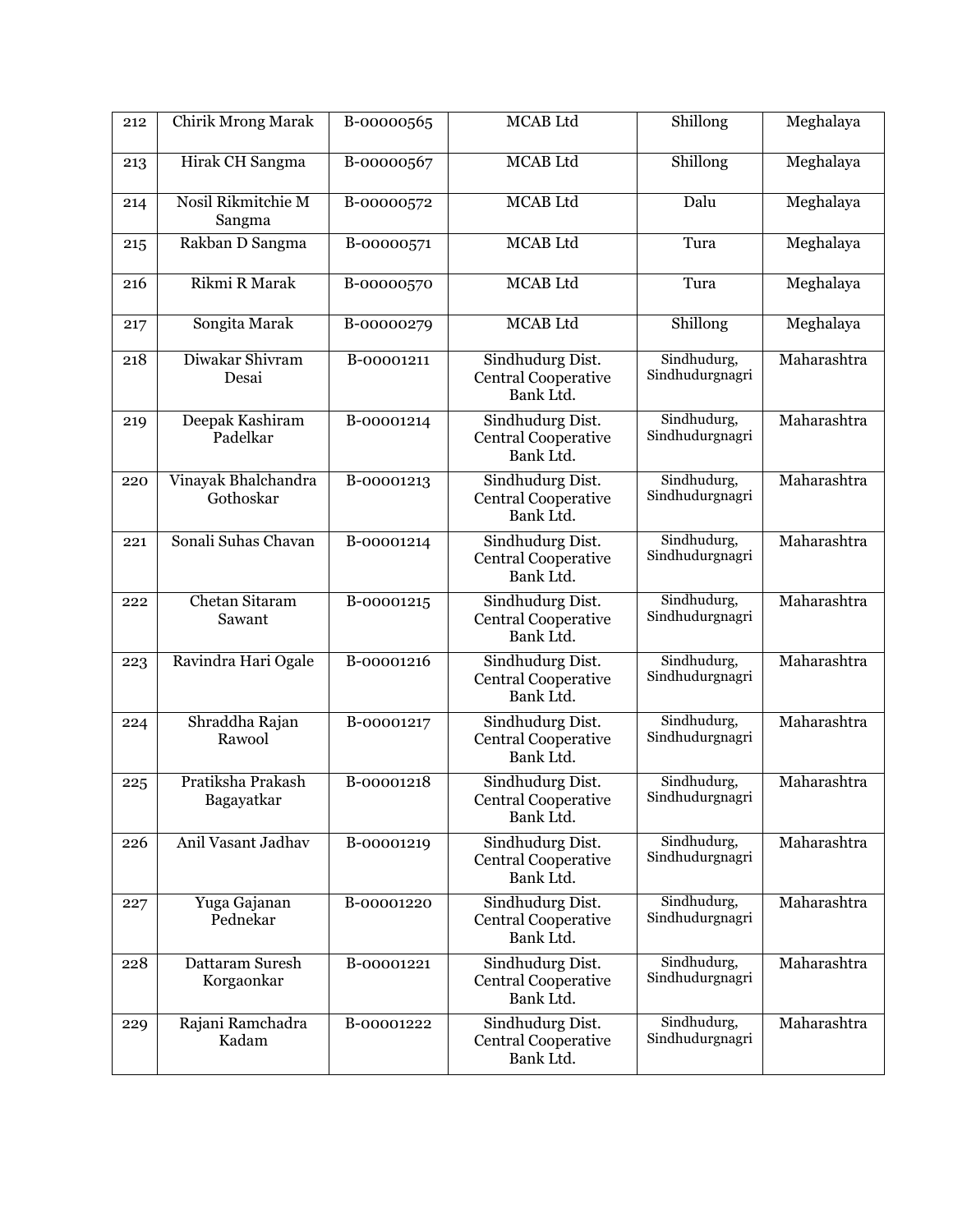| 230 | Nitin Sitaram Sawant                 | B-00000582 | Sindhudurg Dist.<br>Central Cooperative<br>Bank Ltd.        | Sindhudurg,<br>Sindhudurgnagri | Maharashtra       |
|-----|--------------------------------------|------------|-------------------------------------------------------------|--------------------------------|-------------------|
| 231 | Smita Shriram<br>Gawade              | B-00000598 | Sindhudurg Dist.<br><b>Central Cooperative</b><br>Bank Ltd. | Sindhudurg,<br>Sindhudurgnagri | Maharashtra       |
| 232 | <b>Bapu Pandurang</b><br>Shelake     | B-00000599 | Sindhudurg Dist. Cental<br>Cooperative Bank Ltd.            | Sindhudurg,<br>Sindhudurgnagri | Maharashtra       |
| 233 | Ravindra Prabhakar<br>Shivgan        | B-00000585 | Sindhudurg Dist. Cental<br>Cooperative Bank Ltd.            | Sindhudurg,<br>Sindhudurgnagri | Maharashtra       |
| 234 | Renuka Kiran Katrut                  | B-00000596 | Sindhudurg Dist. Cental<br>Cooperative Bank Ltd.            | Sindhudurg,<br>Sindhudurgnagri | Maharashtra       |
| 235 | <b>Bhagwan Singh</b><br>Solanki      | B-00000362 | Vidisha DCCB                                                | Vidisha                        | $\overline{MP}$   |
| 236 | Alok Kumar Jain                      | B-00000401 | Vidisha DCCB                                                | Vidisha                        | $\overline{MP}$   |
| 237 | Neeraj Mehra                         | B-00000319 | Vidisha DCCB                                                | Vidisha                        | MP                |
| 238 | <b>Suresh Kumar Singh</b><br>Chauhan | B-00000990 | M.P. State Cooperative<br>Bank Ltd., Bhopal                 | Bhopal                         | MP                |
| 239 | Anuja Sanjay                         | B-00001057 | <b>SCB Madhya Pradesh</b>                                   | Bhopal                         | $\overline{MP}$   |
| 240 | Sheshmani Gupta                      | B-00000495 | M.P. State Cooperative<br>Bank Ltd., Bhopal                 | <b>Bhopal</b>                  | Madhya<br>Pradesh |
| 241 | Tarun Kumar Kori                     | B-00000499 | M.P. State Cooperative<br>Bank Ltd., Bhopal                 | Bhopal                         | Madhya<br>Pradesh |
| 242 | Radhika Swapnil<br>Mukadam           | B-00000322 | Indore DCCB (IPC<br>Bank)                                   | Indore                         | $\overline{MP}$   |
| 243 | Sarita Anisha Vohara                 | B-00000321 | <b>Indore DCCB</b>                                          | Indore                         | MP                |
| 244 | Nirasha Bhadouria                    | B-00000513 | <b>IPC</b> Bank                                             | Indore                         | MP                |
| 245 | Prakash Singh Dangi                  | B-00000413 | Vidisha DCCB                                                | Vidisha                        | $\overline{MP}$   |
| 246 | Manish Jain                          | B-00000404 | Vidisha DCCB                                                | Vidisha                        | MP                |
| 247 | Narendra Singh<br>Raghuwanshi        | B-00000403 | Vidisha DCCB                                                | Vidisha                        | MP                |
| 248 | Rajnish Songir                       | B-00000387 | Vidisha DCCB                                                | Vidisha                        | $\overline{MP}$   |
| 249 | Rekha Choudhary                      | B-00000406 | Vidisha DCCB                                                | Vidisha                        | MP                |
| 250 | Satya Prakash Arya                   | B-00000385 | Vidisha DCCB                                                | Vidisha                        | $\overline{MP}$   |
| 251 | Vandana Sharma                       | B-00000408 | Vidisha DCCB                                                | Vidisha                        | $\overline{MP}$   |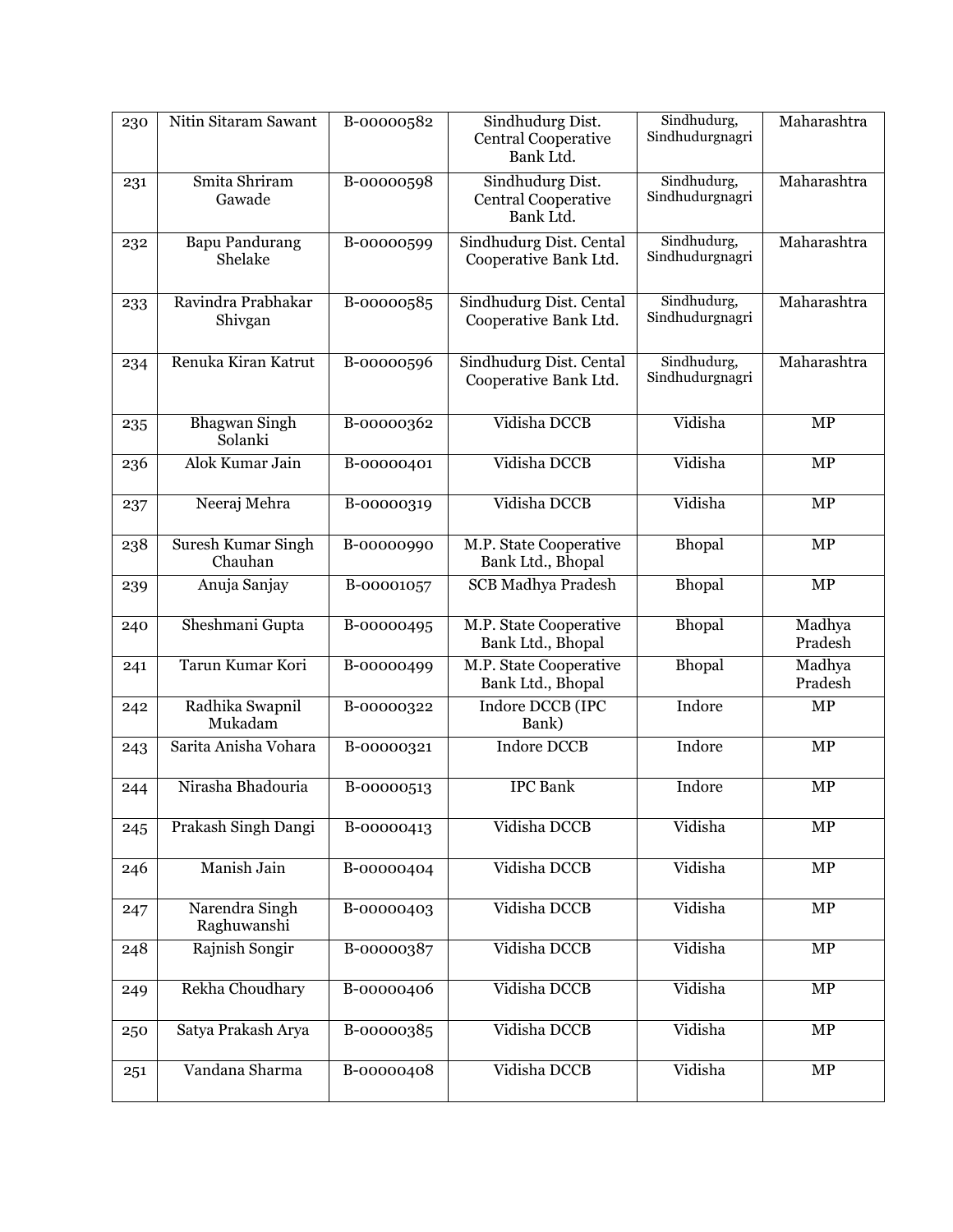| 252 | Amit Kumar Saxena              | B-00000405 | Vidisha DCCB                                            | Vidisha       | MP              |
|-----|--------------------------------|------------|---------------------------------------------------------|---------------|-----------------|
| 253 | Sunita Wadia                   | B-00000467 | M.P. State Cooperative<br>Bank Ltd., Bhopal             | Bhopal        | MP              |
| 254 | Anupama Huddar                 | B-00000466 | M.P. State Cooperative<br>Bank Ltd., Bhopal             | Bhopal        | <b>MP</b>       |
| 255 | Prahalad Mandawat              | B-00000476 | <b>IPC</b> Bank                                         | Indore        | MP              |
| 256 | Srashti Tiwari                 | B-00000415 | Vidisha DCCB                                            | Vidisha       | MP              |
| 257 | Neeta Dhuriya                  | B-00000388 | Vidisha DCCB                                            | Vidisha       | <b>MP</b>       |
| 258 | Dinesh Chandra<br>Sharma       | B-00000361 | Vidisha DCCB                                            | Vidisha       | MP              |
| 259 | Vijay Prabhakar<br>Bhave       | B-00000505 | <b>IPC</b> Bank                                         | Indore        | MP              |
| 260 | Avdhesh Guruprasad<br>Dwivedi  | B-00000503 | <b>IPC</b> Bank                                         | Indore        | MP              |
| 261 | Richa Chaturvedi               | B-00000409 | Vidisha DCCB                                            | Vidisha       | MP              |
| 262 | Hema Tamrakar                  | B-00000389 | Vidisha DCCB                                            | Vidisha       | MP              |
| 263 | Rewa Shankar<br>Bhardwaj       | B-00000470 | M.P Rajya Sahakari<br>Bank Mydt, (MPRSB)<br>Ltd. Bhopal | Bhopal        | <b>MP</b>       |
| 264 | Anil Kumar Saratne             | B-00000478 | M.P Rajya Sahakari<br>Bank Mydt, (MPRSB)<br>Ltd. Bhopal | Bhopal        | $\overline{MP}$ |
| 265 | Nagrendra Narayan<br>Singh     | B-00000491 | <b>MPSCB</b>                                            | Bhopal        | MP              |
| 266 | Sunil Bagde                    | B-00000490 | <b>MPSCB</b>                                            | Bhopal        | MP              |
| 267 | Manish Rajput                  | B-00000465 | <b>Apex Bank Training</b><br>College (MPRSB)            | Bhopal        | MP              |
| 268 | Prakash Chandra<br>Verma       | B-00000468 | <b>MPSCB</b>                                            | Bhopal        | MP              |
| 269 | Arun Kumar Dagore              | B-00000462 | <b>MPSCB</b>                                            | Bhopal        | <b>MP</b>       |
| 270 | <b>Suresh Kumar</b><br>Ahirwar | B-00000480 | M.P Rajya Sahakari<br>Bank Mydt, (MPRSB)<br>Ltd. Bhopal | Bhopal        | $\overline{MP}$ |
| 271 | Gyan Rao Ingle                 | B-00000461 | <b>MPSCB</b>                                            | Bhopal        | MP              |
| 272 | Nanuram Yadav                  | B-00000463 | <b>MPSCB</b>                                            | <b>Bhopal</b> | MP              |
| 273 | Nitya Gopal<br>Raguwanshi      | B-00000496 | MP rajya Sahkari Bank<br>Bhopal                         | Bhopal        | MP              |
| 274 | Sunil Kumar Shukla             | B-00000619 | MP Rajya Sahakari Bank<br>Ltd Bhopal                    | Bhopal        | MP              |